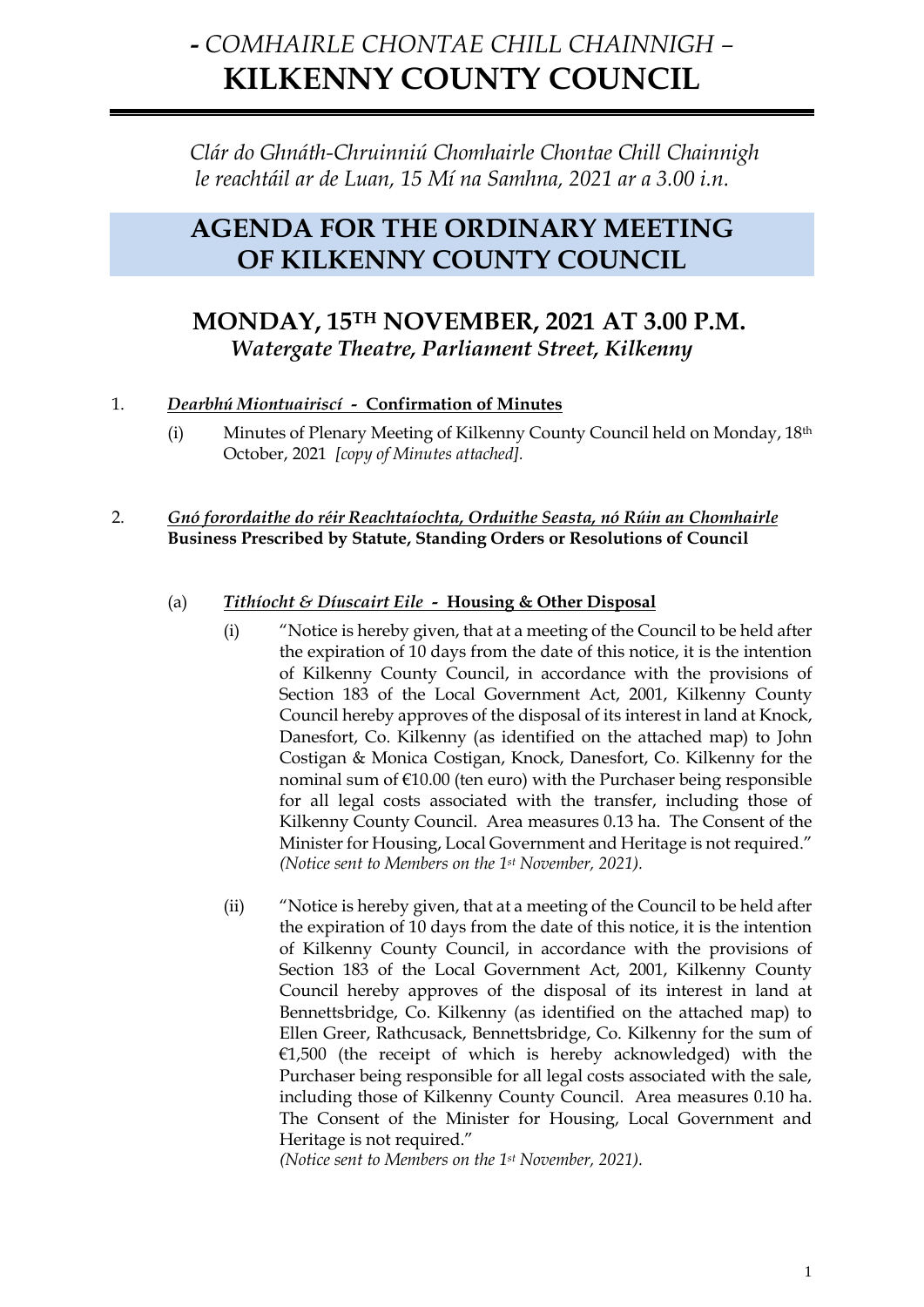- (iii) "Notice is hereby given, that at a meeting of the Council to be held after the expiration of 10 days from the date of this notice, it is the intention of Kilkenny County Council, in accordance with the provisions of Section 183 of the Local Government Act, 2001, Kilkenny County Council hereby approves of the disposal of its interest in land at Ballykillaboy, Kilmacow, Co. Kilkenny – as identified on the attached map - to Don & Siobhan Laffan, Ballykillaboy, Kilmacow, Co. Kilkenny for the sum of  $E$ 5,000 and with each party being responsible for their own legal costs associated with the sale. Area measures 0.53 acre. The Consent of the Minister for Housing, Local Government and Heritage is not required." *(Notice sent to Members on the 1st November, 2021).*
- (iv) "Notice is hereby given, that at a meeting of the Council to be held after the expiration of 10 days from the date of this notice, it is the intention of Kilkenny County Council, in accordance with the provisions of Section 183 of the Local Government Act, 2001, Kilkenny County Council hereby approves of the disposal of its interest in land at Blanchsvillespark, Clifden, Co. Kilkenny – as identified on the attached map - to Tom Coonan, Blanchsvillespark, Clifden, Co. Kilkenny for the nominal sum of  $E10.00$  and with each party being responsible for their own legal costs associated with the sale. Area measures 0.083 acre. The Consent of the Minister for Housing, Local Government and Heritage is not required." *(Notice sent to Members on the 1st November, 2021).*
- (v) "Notice is hereby given, that at a meeting of the Council to be held after the expiration of 10 days from the date of this notice, it is the intention of Kilkenny County Council, in accordance with the provisions of Section 183 of the Local Government Act, 2001, Kilkenny County Council hereby approves of the disposal of its interest in land at Danesfort, Co. Kilkenny – as identified on the attached map - to Patrick Barry, Danesfort, Co. Kilkenny in exchange for a plot of land from Patrick Barry to Kilkenny County Council. Kilkenny County Council will be responsible for all legal costs associated with the sale. Area measures 0.15 acre. The Consent of the Minister for Housing, Local Government and Heritage is not required." *(Notice sent to Members on the 1st November, 2021).*
- (vi) "Notice is hereby given, that at a meeting of the Council to be held after the expiration of 10 days from the date of this notice, it is the intention of Kilkenny County Council, in accordance with the provisions of Section 183 of the Local Government Act, 2001, Kilkenny County Council hereby approves of the disposal of its interest in land at Knocktopher Commons, Co. Kilkenny – as identified on the attached map - to James Denieffe, Knocktopher Commons, Co. Kilkenny for the sum of €1,000 with each party being responsible for their own legal costs associated with the transfer. Area measures 0.68 acre. The Consent of the Minister for the Environment is not required." *(Notice sent to Members on the 1st November, 2021).*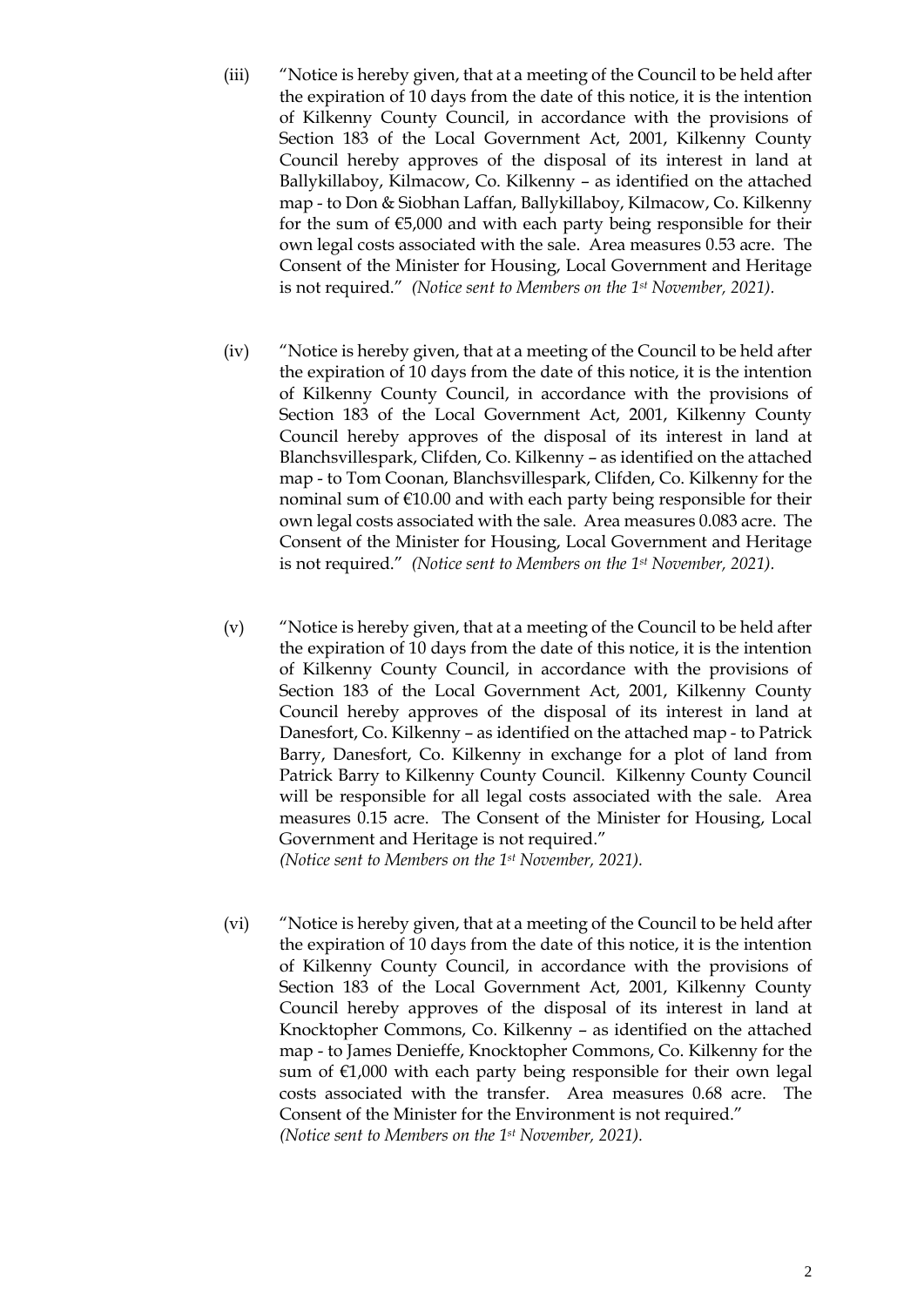- (vii) "Notice is hereby given, that at a meeting of the Council to be held after the expiration of 10 days from the date of this notice, it is the intention of Kilkenny County Council, in accordance with the provisions of Section 183 of the Local Government Act, 2001, Kilkenny County Council hereby approves of the disposal of its interest in land at Knocktopher Commons, Co. Kilkenny – as identified on the attached map - to Pauline Doyle, Knocktopher Commons, Co. Kilkenny for the nominal sum of €10.00 with each party being responsible for their own legal costs associated with the transfer. Area measures 0.1 acre. The Consent of the Minister for the Environment is not required." *(Notice sent to Members on the 1st November, 2021).*
- (viii) "Notice is hereby given, that at a meeting of the Council to be held after the expiration of 10 days from the date of this notice, it is the intention of Kilkenny County Council, in accordance with the provisions of Section 183 of the Local Government Act, 2001, Kilkenny County Council hereby approves of the disposal of its interest in land at Shankill, Paulstown, Co. Kilkenny – as identified on the attached map - to Frigo Speed Ltd, Shankill, Paulstown, Co. Kilkenny for the nominal sum of  $£10.00$  and each party will be responsible for their own legal costs associated with the transfer. Area measures 0.016 acre. The Consent of the Minister for Housing, Local Government and Heritage is not required." *(Notice sent to Members on the 1st November, 2021).*
- (ix) "Notice is hereby given, that at a meeting of the Council to be held after the expiration of 10 days from the date of this notice, it is the intention of Kilkenny County Council, in accordance with the provisions of Section 183 of the Local Government Act, 2001, Kilkenny County Council hereby approves of the disposal of its interest in land at Shankill, Paulstown, Co. Kilkenny – as identified on the attached map - to Tom and Sandra Buckley, Shankill, Paulstown, Co. Kilkenny for the sum of €5,000 and each party will be responsible for their own legal costs associated with the transfer. Area measures 0.94 acre. The Consent of the Minister for Housing, Local Government and Heritage is not required." *(Notice sent to Members on the 1st November, 2021).*

# (b) *Pleanail -* **Planning**

(i) Taking in Charge: *[TC143] Roseleigh, Pollrone, Mooncoin, Kilkenny [Attached].*

#### (b) *Bóithre**-* **Roads**

(i) N10 Ossary Bridge Rehabilitation Works - Section 85 Agreement *(Local Government Act, 2001)* be entered into between Kildare County Council and Kilkenny County Council *[Report Attached].*

#### (c) *Tithíocht -* **Housing**

- (i) Own Front Door Policy *[Report Attached].*
- (ii) Homeless Policy *[Report Attached]*
- (iii) Update of Housing For All and Draft Housing Delivery Action Plan*.*
- (iv) Update on Homeless Services and overview of the Homeless Action Team (HAT).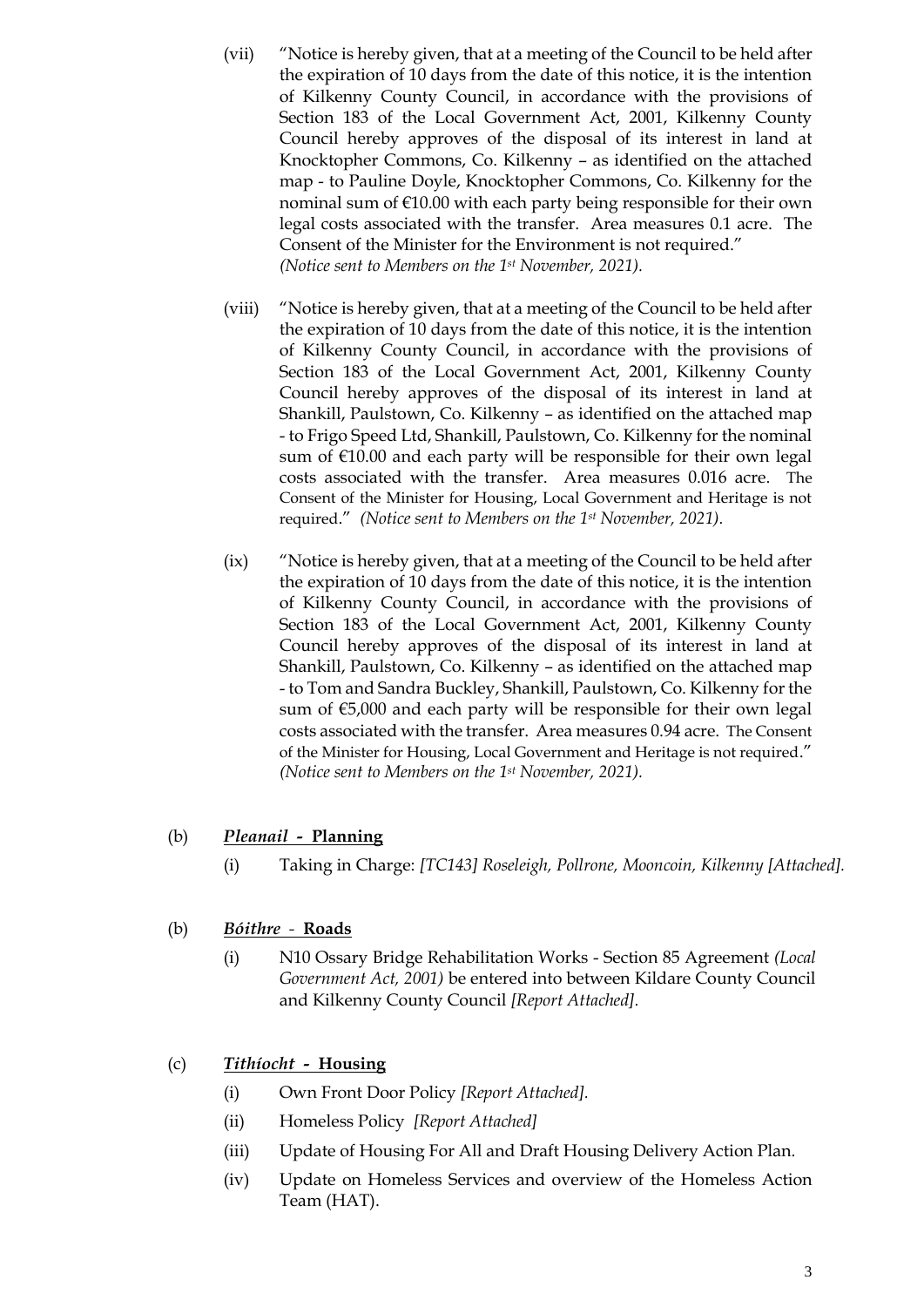# (d) *Airgeadas -* **Finance**

- (i) Update on Finance for 2021*.*
- (ii) Approval for Overdraft Facility.

# (d) *Pobol Cultúr -* **Community & Culture**

(i) Event Grants Scheme 2021 – Second Round *[Report Attached]*

# (e) *Gnóthaí Corparáideacha -* **Corporate Affairs**

- (i) Performance Indicators 2020 *[Report Attached].*
- (ii) Chief Executive's Monthly Report *[Report Attached].*

# 3. *Comhfhreagras -* **Correspondence**

(i) Acknowledgement from Minister of State in relation to letter on Revaluation of Commercial Properties – Loss of Rate Income *[Attached].*

#### 4. *Gnó ar athló ó chruinniúroimhe seo -* **Business adjourned from a previous Meeting**

# 5. *Dátaí agus Amanta do chruinnithe a shocrú -* **Fix Dates & Times of Meetings**

- (i) Schedule of Meetings *[Report Attached].*
- (ii) Statutory Budget Meeting.
- (ii) Fix date for Special Meeting on Ministers Draft Direction.

#### 6. *Plé ar Thuairiscí agus Moltaí ó Choistí an Comhairle* **Consideration of Reports & Recommendations of Committees of the Council**

# 7. *Gnó Eile romhainn i bhFógra reachtála an Chruinnithe -* **Other Business set forth in the Notice convening the Meeting**

# 8. *Oideachas agus Oiliúint -* **Education & Training**

(i) Conferences – Request for approval to attend as per circulated list *[Attached].*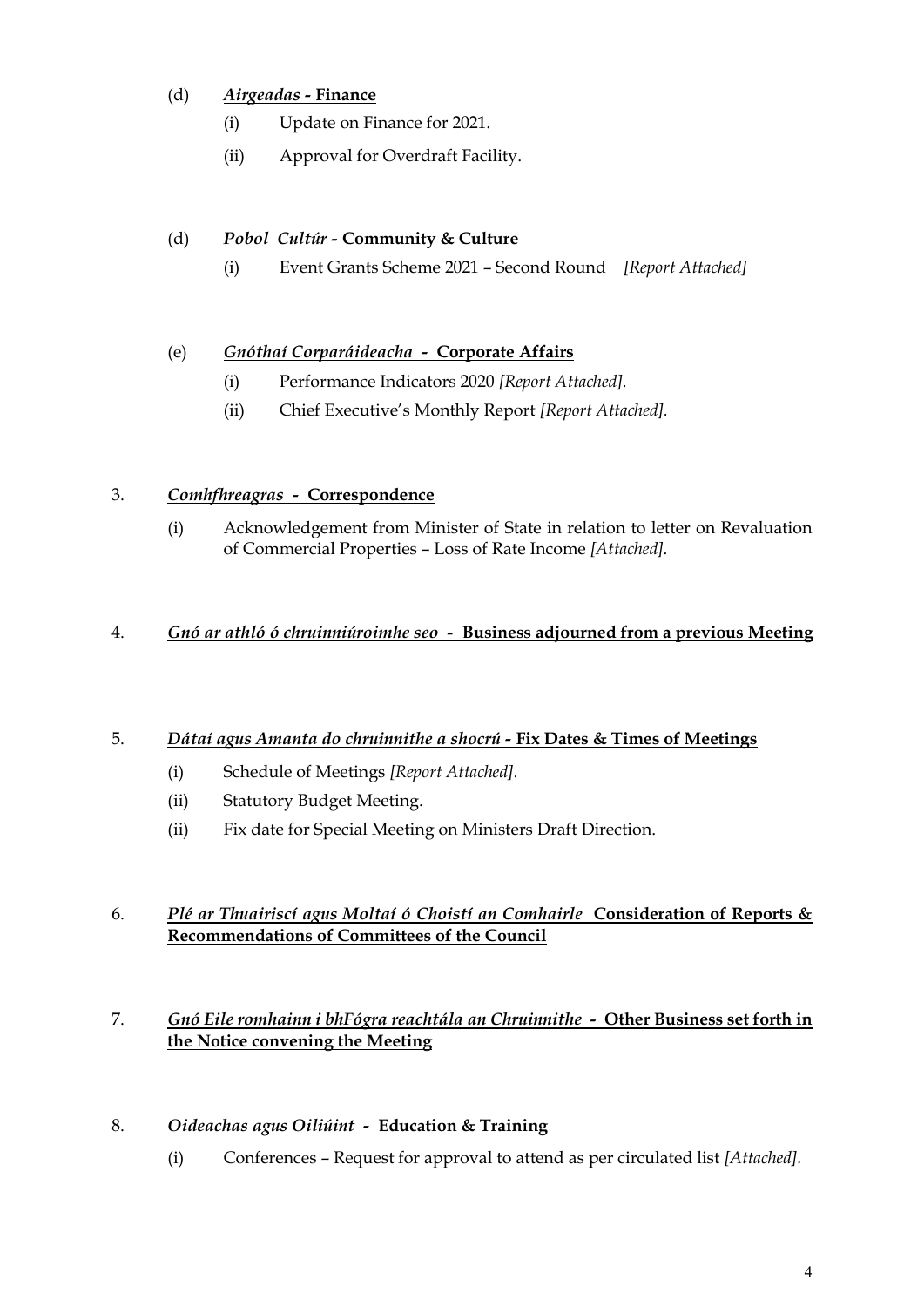# 10. *Aon Ghnó Eile -* **Any Other Business**

#### 11. *Fógraí Rúin -* **Notices of Motion**

#### **17 (21) Cllr. David Fitzgerald**

"Arising from the recent Water Quality Management Report, Kilkenny County Council calls on the Minister for Agriculture to introduce a new fully funded TAMS *(Targeted Agricultural Measures)* supports to grant aid farmers to build new tanks to address the 40% deficit in slurry storage capacity in order to resolve excess slurry run off and nitrification of ground and water courses."

#### **18 (21) Cllr. Tomás Breathnach**

"That Kilkenny County Council write to the Minister for Transport to seek the development of a strategy to give greater support to the efforts made to reduce the number of vehicles on interurban routes through car-pooling and to examine the merit of providing safe, secure and appropriate parking areas close to interchanges on national primary routes."

#### **19 (21) Cllr. Tomás Breathnach**

"That Kilkenny County Council write to the Minister for Housing, Planning and Local Government and to the Minister for the Environment, Climate & Communication to seek increased funding in order to meet demand from householders for the installation of group sewerage schemes and in recognition of the resulting environmental benefits to review the rate of grant aid assistance available to householders to adequately defray the costs of installation works. This review should also include the grant-aid scheme for individual septic tank upgrades."

#### 12. *Fógraí i dtaobh Rúin ó Údaráis Áitiúla eile ag lorg tacaíochta ó Chomhairle Chontae Chill Chainnigh -* **Notices of Motion from other local authorities seeking support of Kilkenny County Council**

# **71 (21) Kerry County Council**

"That this Council call on Local Authorities throughout the County and all Government Services to fly the Palestine Flag on November 29th which is the International Day of Solidarity with the Palestinian people"

# **72 (21) Tipperary County Council**

"The Council notes that the Department of Housing, Local Government and Heritage is proposing that Tipperary County Council procure consulting Engineering Services to assist in the process of amalgamation and rationalisation of Group Water Schemes in County Tipperary. We, the Chairman and Elected Members of the Council's Rural Water Monitoring Committee, are requesting that the Rural Water Unit of the Department engage proactively with the Rural Water Team of the Council's Water Services Section in preparing and finalising the contents of the Brief for the procurement of these services in a mutually satisfactory and complementary manner.

We are also requesting that, where a Group water scheme wishes to remain independent and not to be Taken in Charge by lrish Water, it will be so facilitated. We are asking the Council to support this Notice of Motion so that it can be forwarded to the Rural Water Unit of the Department for attention".